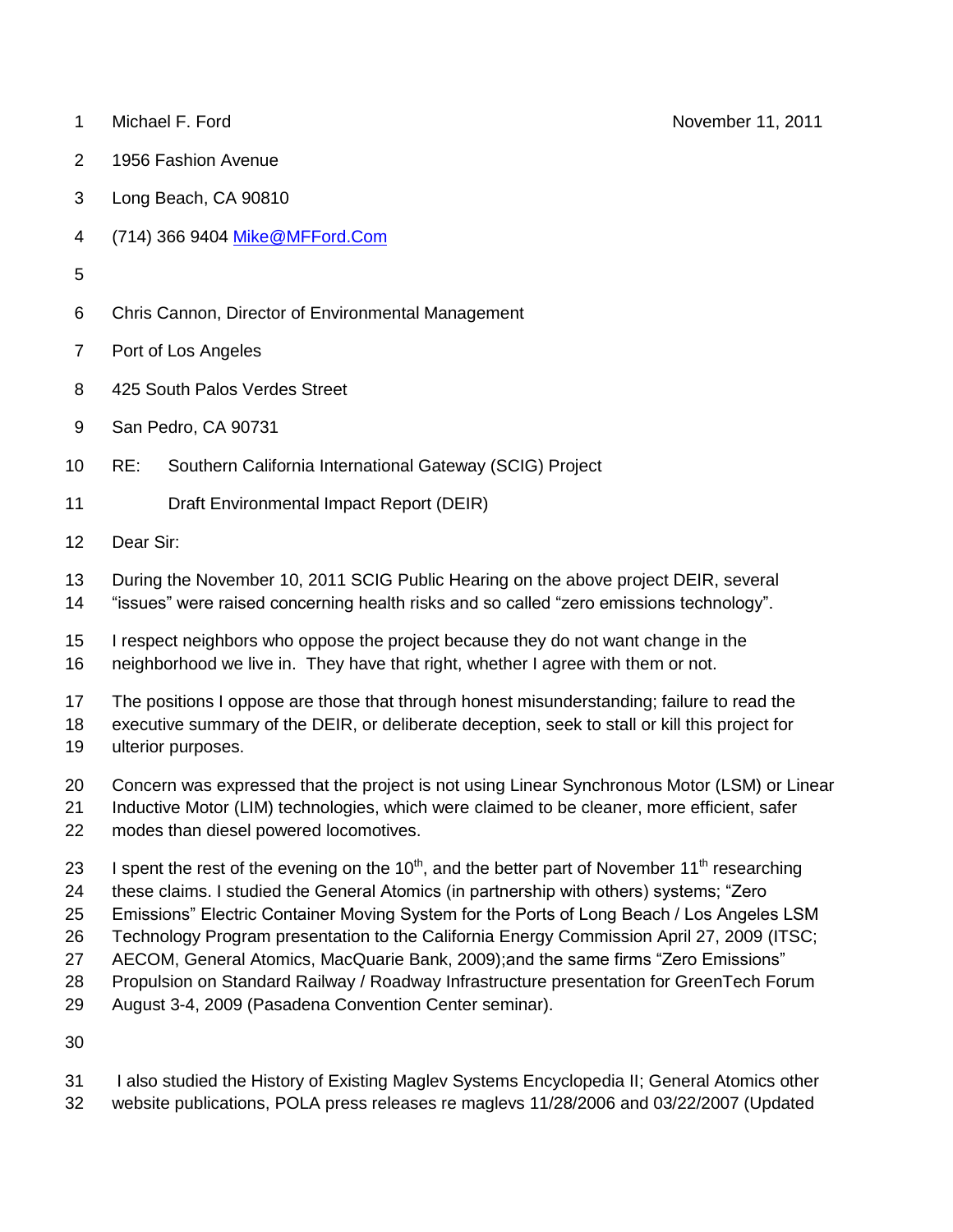- economic impact study re POLA/POLB & Alameda Corridor); the General Atomics Low Speed
- Urban MagLev Technology Development Program TRB 2003 annual report; ITSC Port
- Container Moving System; General Atomics MagneRail ™ website pages, General Atomics
- website news releases re Maglev from 05/1998 through 12/2007; Article 2011 North American
- 37 Maglev Transport Institute [http://namti.org/?page\\_id=9](http://namti.org/?page_id=9) Maglev vs. Train Comparisons which
- includes (online) video links of spectacular collisions involving high speed maglev movers.
- Lastly," A Perspective on Maglev Transit and Introduction of the PRT Maglev" by Galen Suppes,
- Dept. of Chemical & Petroleum Engineering, University of Kansas
- Based on the above, the following CRITICAL observations are made:
- 42 Not one maglev project in operation today includes heavy container transport.
- Every system in operation today is some form of light rail people mover.
- ALL cost, environmental impact and efficiency estimations appear to be for personnel movement systems operating under optimal conditions, or circumstances that have NO RELEVENCE to container movement costs, environmental impact or practicality.
- The most "famous" maglev technology developer in America appears to be General Atomics. They are studying container movers in San Diego, but have not (reportedly) gone beyond the prototype experimental single TEU mover. It is not ready for "prime time" commercial use.
- General Atomics has envisioned hybrid Maglev/Rail movers that move individual units one at a time via remote or onboard guidance. This appeared to have the greatest use potential in the current POLA / POLB environment, but has huge downside risks that I submit; make it a completely unusable system here.
- MagLev systems operating over the 4 miles to SCIG would necessarily operate under the LEAST rather than optimal conditions. It is unlikely they could ever achieve "lift off" speed (20 to 50 mph for commuter trains-unknown for heavy transport trains). They would instead operate under highest drag conditions for the entire route!
- 59 All environmental analyses for Maglevs are based on optimal condition commuter trains that are from 30% to 40% LIGHTER than normal light rail commuter trains. Inverse results exist when weight is increased. The magnitude of negative net results for a freight train is simply not published online, if it exists at all.
- We don"t even know if the so called Bechtel Formula is applicable where such a magnitude of difference exists.
- The "East Yard Communities for Environmental Justice put out a flyer in late August, 2011 claiming one-million (more) containers will go to the SCIG facility, and one-million two-hundred thousand more would go to the ICTF facility to its North. I accept that number.
- IF the General Atomics "model" rail-towed street-wheeled container trailer were used, there would be TWO MILLION TWO HUNDRED THOUSAND more INDIVIDUAL "mini 71 train" trips to SCIG and ICTF each year. That's 6,027 MORE REMOTE driven trips A DAY!
- While the website touts individual trailer components being feasible, it is simply unrealistic to envision that many unmanned vehicle trips going "through the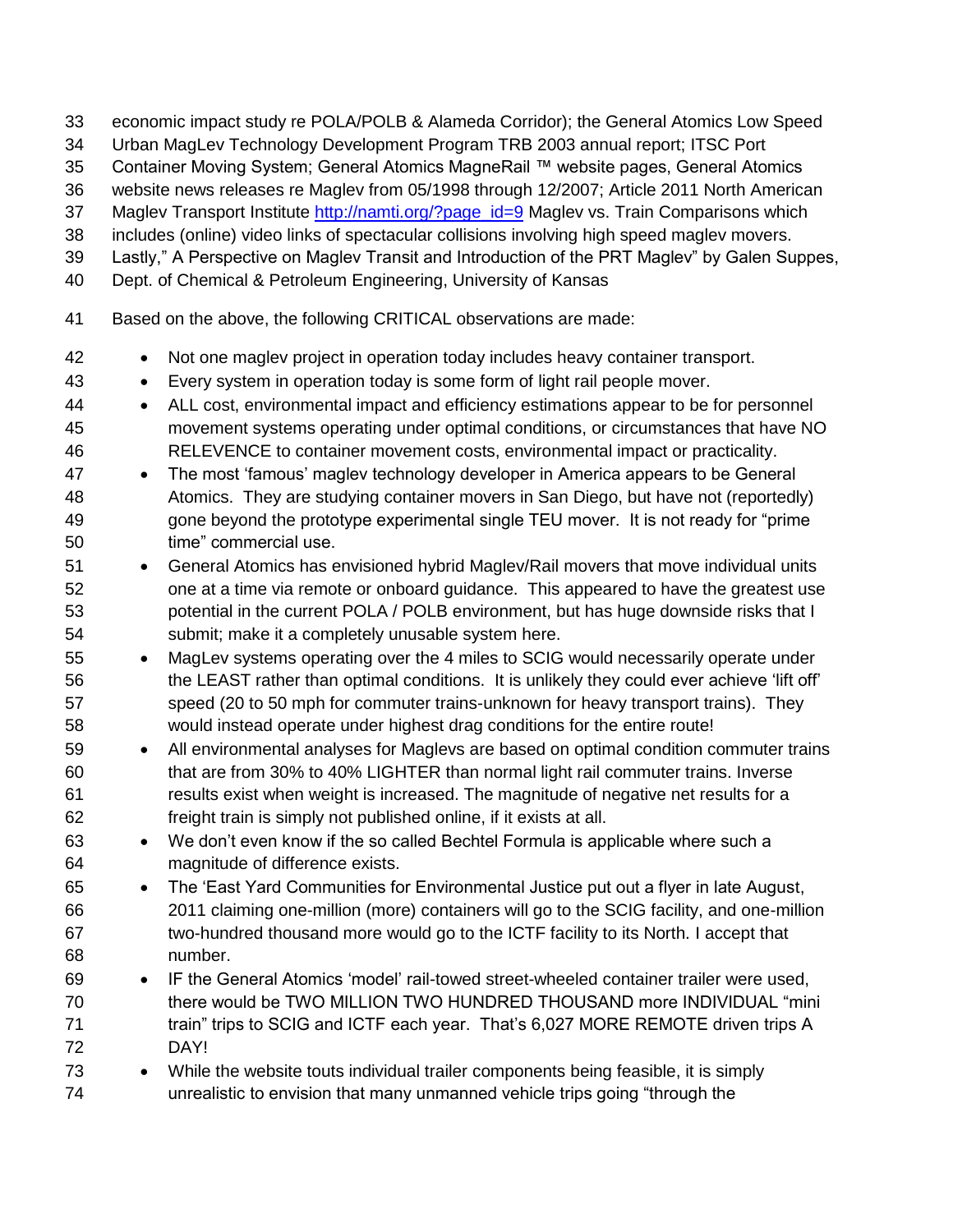- neighborhoods" every day. On the other hand, the maximum trailer "consists" they report as being technically possible is twenty per consist. 6,027 / 20 = 301.35. That is still a HUGE volume of unmanned mini-trains to be passing through "our neighborhoods". All
- graphics suggest that trains would NOT be twenty TEUs, but rather blocks of four (1,204
- daily trips).
- I submit that ONE such unmanned trip over the current rail system is too much for safety. The
- developer states that only one car can be present on a rail section at any one time, therefore
- "collisions are impossible". This does not square with trains having twenty TEU trailers, unless
- they envision not simply modifying track, but replacing it with shorter segments.
- Refer to pages 3 and 4 of the "Zero Emissions ECMS presentation for POLB/POLA. It shows a
- four rail-wheeled bogey with trailer hitch. It shows it towing individual container trailers that have
- 86 the usual rubber wheels in four clusters of two, or four wheels per axle.
- 87 I have seen many container trailers that are bent or out of line. It is only the drivers skill that
- keeps then in their lane on the roadway. Such trailers towed over rails are likely to run into or
- over railside obstructions beyond the railroads ability to keep clear (abandoned cars,
- refrigerators, junk, etc. Alternatively-trailer brakes can lock or catch fire during remote dragging.
- Trains have engineers and safety warning horns. Unmanned rail-towed highway trailers are not
- so equipped, nor would it be feasible to man them unless the port is going to mandate hiring
- three hundred to twelve hundred new mini-train operators each day.
- In fairness, the General Atomics design by inference clearly envisions an above grade-crossing system.
- It is not feasible or practical to build such a system to reach Terminal Island wharfs all the way to and from the SCIG (and ICTF)
- 1. The Heim lift bridge adjacent rail line could not handle 300 to 1200 individual mini train trips a day.
- 2. Even if a bridge could handle that many trips, navigation would be impeded due to inability to lift the bridges (trains cannot handle too steep a grade, so the rail level tends 102 to be near the water surface).
- 103 3. Building new bridges would require even more condemnation of leased property within the Port and into nearby Wilmington and Long Beach.
- 4. Increasing the number of new Maglev lines increases danger from unmanned vehicles.
- 5. The "proposed" Maglev lines would require complete replacement of all existing rail lines with embedded maglev lines. It is not feasible to shut the Port down for the several years building the in-ground LSM power lines would take, even if the new right of ways were available.
- 6. Net environmental or cost benefits when the huge amount of per trip energy generation requirements are considered, do not seem probable. I am also considering the generation costs in terms of money and pollution for the electricity. We are not talking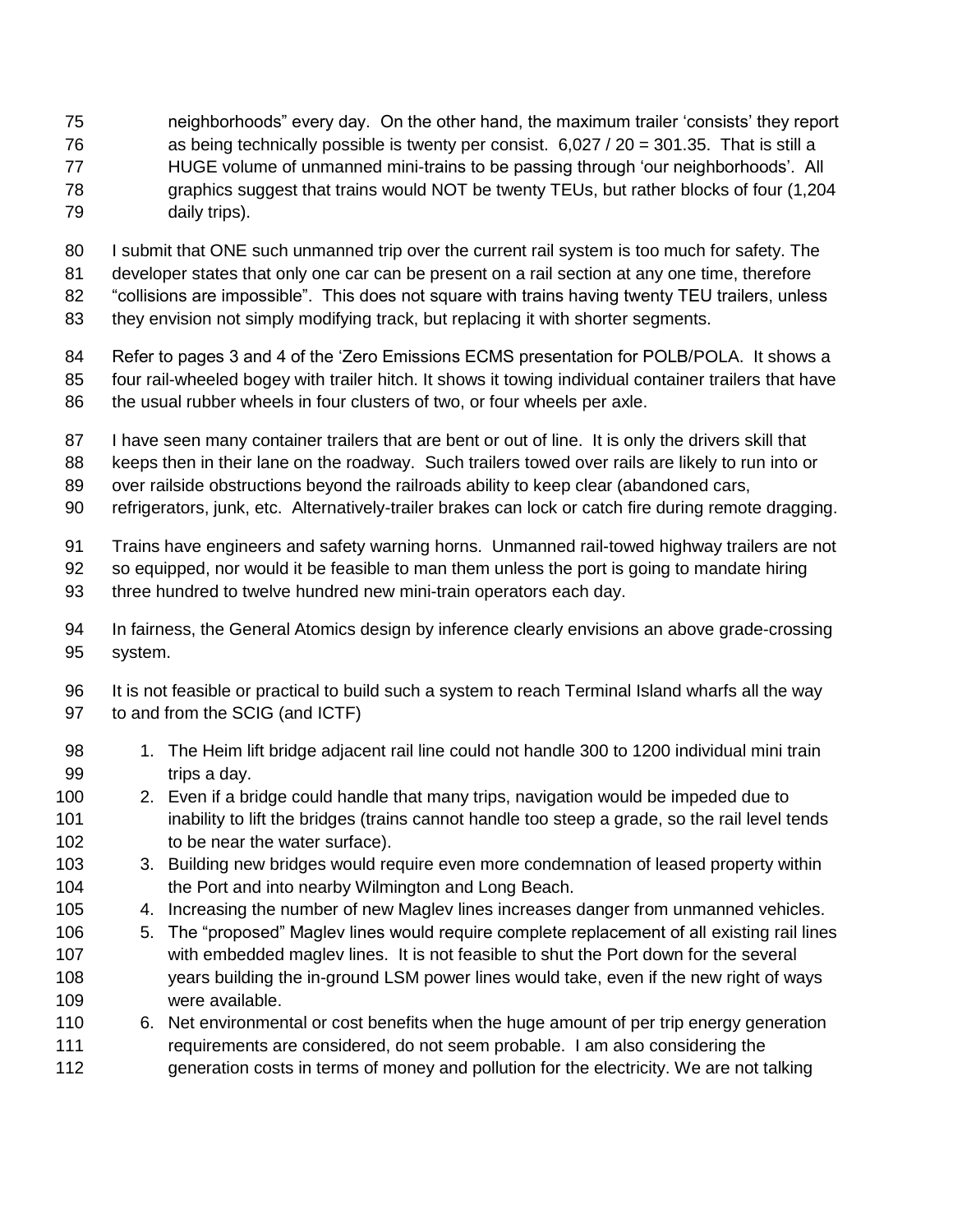- about 110v or 220 volt systems. We are talking about 395Kvh systems PER TRAIN! Even with probable cycling, the amount of energy required is huge. 7. MagLev cost savings are promoted based on efficiencies and scales that are not applicable to heavy container freight hauling. The data cited in lines 24 to 40 also 117 included REAL data on why the first MagLev line ever built was abandoned only fifteen years after it was built due to higher than expected wear and maintenance costs. 119 8. Of the 20 +/- Maglev or HSR lines built, 10% have had catastrophic accidents. Catastrophic in this sense is where death occurred, though others had accidents with **property and serious infrastructure damage took place.**  9. The ONLY safe method of commuter Maglev is with above grade crossings and lines. It 123 is unknown if this would be adequate for heavy freight since the speeds and physics are so different than light rail passenger lines. 125 10. The Los Angeles Metro Line routinely kills several people each year. Let's not increase 126 that annual death toll using far heavier freight carrying hybrid technology that is untried, and still in the very early commercial use experimental stages. 128 11. Eventually the technology will be state of the art – but it has not reached that yet. 12. It took forty years (1912) to 1960 for LSM technology to evolve to patentable meaningful uses. The first passenger Maglev was not built until 1989, and is no longer in operation. The system could be well suited to replace short distance (500 or 600 mile) air travel, and maybe even cross country travel, but it is not yet suitable for heavy freight movement. We cannot delay the SCIG for another twenty years waiting on Maglev / LSM/LIM. My other issue or concern is the apparent desire on the part of certain "environmental
- 136 advocates" to kill, or delay this project as long as possible, based on health based scare tactics, and outright racism. I chose to live where I live. It IS an ethnically and culturally diverse community that I dearly love. That does not mean that either I or my neighbors are too ignorant to speak for ourselves, or that we need some ambulance chasing "environmental justice" attorney claiming the project should be stopped for no other reason 141 than we are collectively "people of color". Whether we oppose or support SCIG, I don't believe there is one among us that seriously believes this project location selection was, or is, race based. It is an industrial use project located in an appropriately zoned industrial use area. It conforms to zoning, specific plan and Tidelands Grant Act mandates.
- When the POLA and BNSF originally conceived this project, it was ten years ago. It has 146 taken this long to reach the present Draft EIR stage of the process, and IF everything goes well, it would be another 3 years before SCIG could operate.
- BNSF followed the rules and guidelines in place when they applied for this project. All plans have a certain amount of flexibility, and it is clear that BNSF modified their plans to incorporate state of the art, PROVEN technology with strong attention to environmental and health concerns. They have also agreed to sequential upgrades of equipment according to a documented schedule, and in accordance with, or better than reasonably foreseeable standards and technologies. As one resident suggested at the Silverado Park public hearing, they have already offered to build a sound attenuation / mitigation wall between the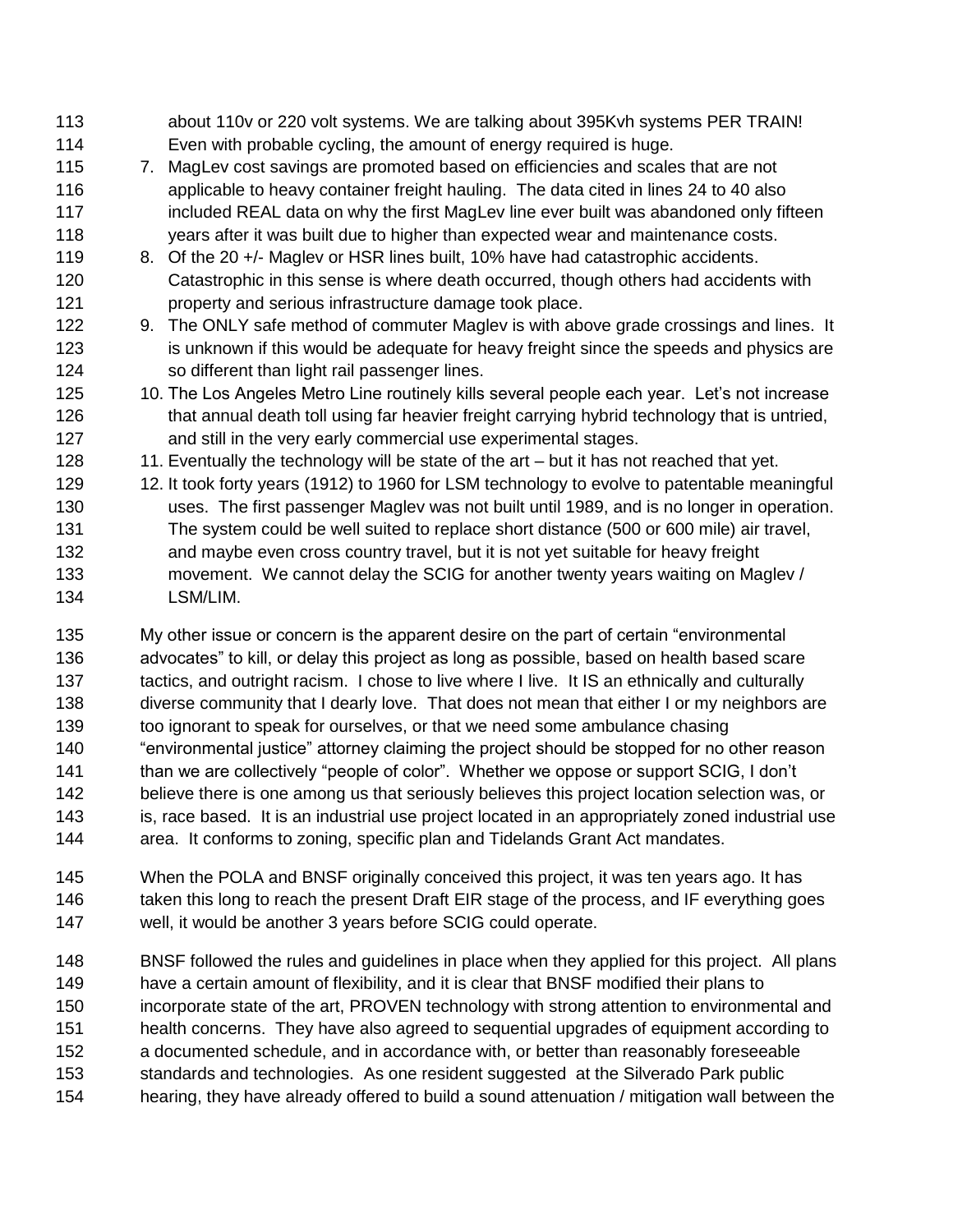project and the West Side residents. The sticking point is the City of Long Beach itself, refusing (so far) to make the land for such a wall available.

 I have to wonder why MY city is refusing to cooperate with a reasonable request from residents in the affected area for a sound wall. With or without the project, such a wall along the TI Freeway makes sense. Long Beach now has the chance to have the wall built at someone else"s (BNSF) expense.

 There was also a cynical and emotional exhortation by a self-identified Cabrillo High School teacher to the effect that the DEIR could not be trusted because it is prepared by or at the behest of BNSF. I need to know if this teacher is (1) a resident, (2) speaking on behalf of Cabrillo High School & LBUSD, and (3) If he is simply an environmental "conscientious objector" that opposes industrial progress in general.

- I respectfully remind the POLA and POLB that Cabrillo High and Admiral Kidd Park were built long after the industrial uses that are on the SCIG site now. Use that is similar in nature and character to that being proposed.
- Lastly, Cal-Cartage and the Grain Shipping firm currently on the site are afraid of losing their businesses and the many hundreds of jobs they support. My reading of the DEIR indicates relocation is intended for Cal-Cartage at the South end of the site. Other sources tell me that location is far smaller , and inadequate compared with what they have now.
- 173 I don't know what leases are in effect, but surely there is a moral obligation to assist them both in finding new sites for their businesses within or very near to the harbor. POLA routinely helps tenants to relocate within the Harbor area. Please make a sincere effort to 176 do the same for those two firms. Growth and progress should not be so mercenary that you forget or ignore the needs of your loyal, long term tenants too.
- Please adopt the DEIR without further delay.
- Respectfully submitted,

midled ford

- Michael F. Ford,
- Resident, West Long Beach
- Refs: <http://itsco.us/portbenefits.asp> ; <http://innovativetransportationsystems.com/lmexample.asp> ; [http://en.wikipedia.org/wiki/Maglev\\_train;](http://en.wikipedia.org/wiki/Maglev_train) [http://www.ccdott.org/transfer/projresults/2005/task%201.26/task%201.26\\_18.pdf](http://www.ccdott.org/transfer/projresults/2005/task%201.26/task%201.26_18.pdf)
- <http://www.21stcenturysciencetech.com/articles/Summer03/maglev2.html>